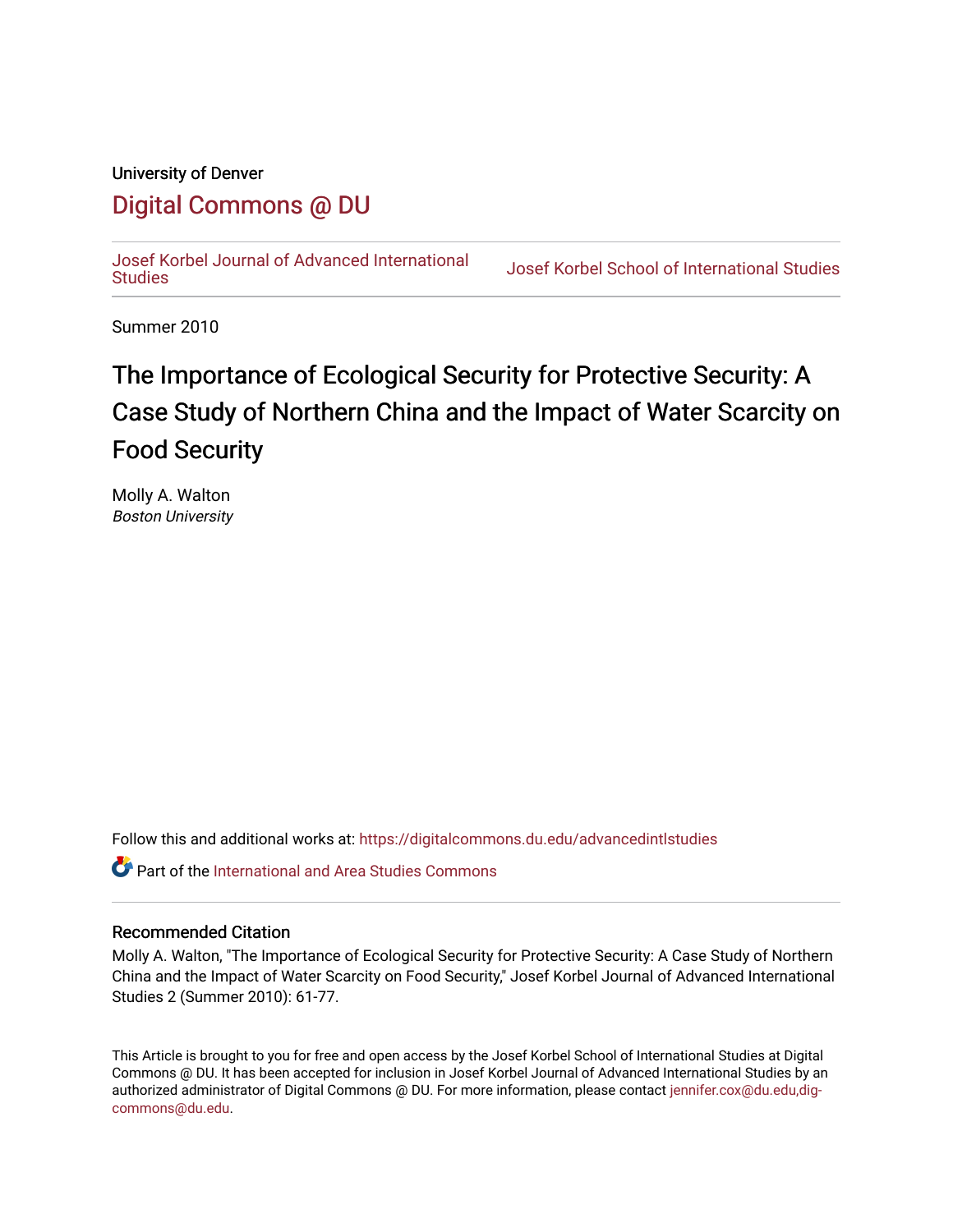The Importance of Ecological Security for Protective Security: A Case Study of Northern China and the Impact of Water Scarcity on Food Security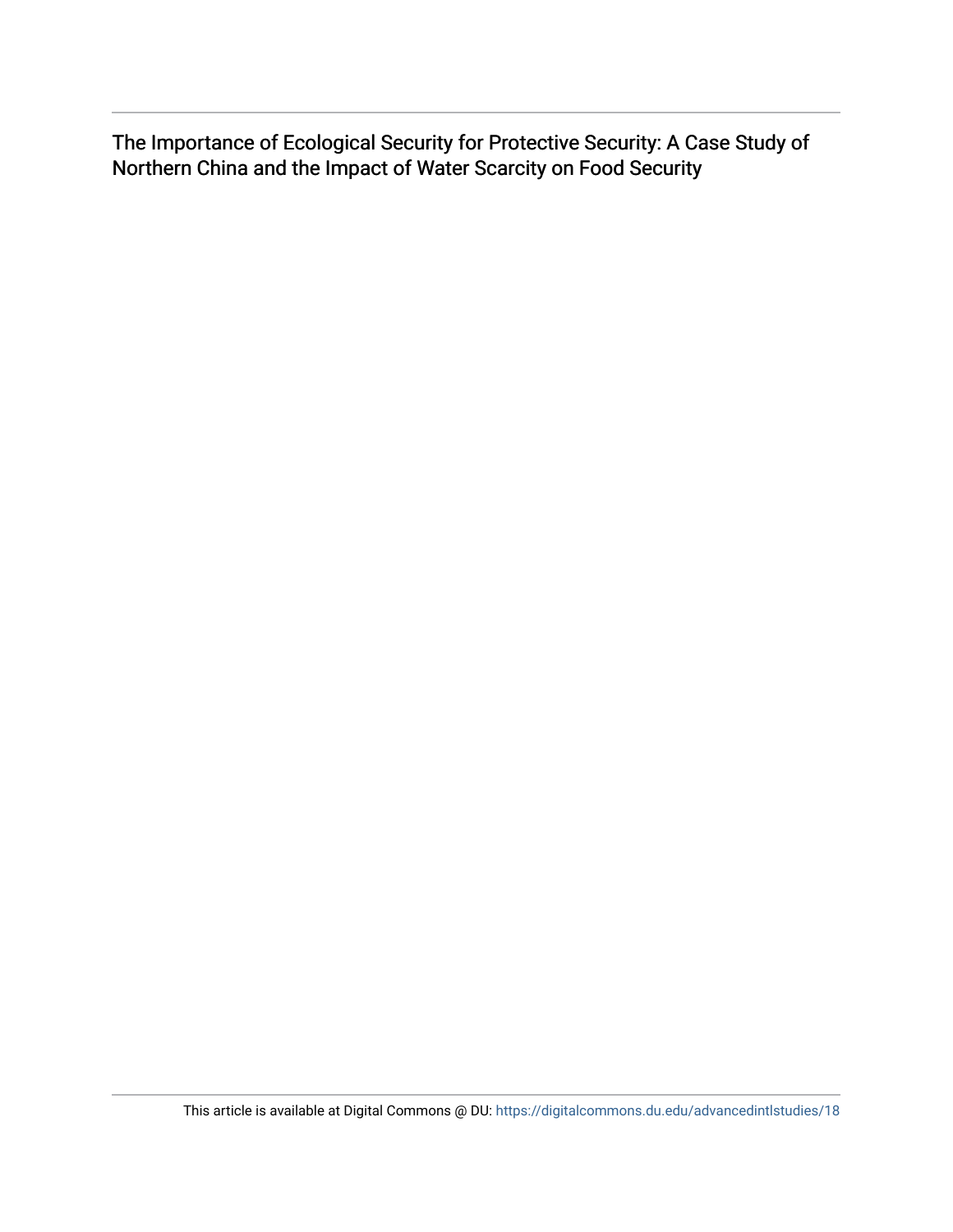## **The Importance of Ecological Security for Protective Security**

## **A CASE STUDY OF NORTHERN CHINA AND THE IMPACT OF WATER SCARCITY ON FOOD SECURITY**

MOLLY A. WALTON Boston University M.A. Candidate, International Relations and Environmental Policy

China's surging growth rate of nearly 10% over the past 20 years has accelerated the nation to the forefront of the global economy. However, this growth has been predicated upon the destruction and depletion of the natural environment. Consequently, China is beginning to experience the deterioration of its ecological capital, particularly in regards to its water supply. This paper seeks to evaluate the impact of water scarcity in Northern China on the Chinese Communist Party's policy of food self-sufficiency by utilizing the protective security component of Amartya Sen's development as freedom framework. It is argued that ecological security is a fundamental element of protective security and that the degradation of China's ecological capital, specifically its water resources has led to an increased ecological insecurity which has negatively affected China's ability to ensure its version of protective security. Therefore, there exists great impetus for the CCP to address water scarcity, as the ramifications of a lack of access to water have sweeping implications for the development and food security of the nation. However, because the CCP has focused more on ensuring the short term supply of water rather than fixing the demand, it has failed to address China's water mismanagement. As a result, its failure to address its ecological insecurity greatly impinges upon its ability to ensure protective security via food self-sufficiency.

**O**ver the past 30 years, China has embarked upon a dramatic transformation, implementing reforms and policies to promote expansive economic growth. As a result, China has witnessed a dramatic reduction in poverty, while access to education and health care has been vastly improved (United Nations Development Program (UNDP) 2006, 142). Even so, such rapid growth and development is rarely achieved without significant costs, in terms of both human and ecological capital. For example, the income gap between rural and urban sectors has widened, and inequality within rural areas has continued to increase since the 1990s (World Bank 2005). Moreover, China may be unable to sustain its explosively emergent economy, markets, and standard of living without a significant negative long-term impact on its environment and natural resources.

This is nowhere more evident than in China's approach to food and water. Until now, China has operated solely from a supply first mentality, enacting policies to ensure heightened food production and supplying the water necessary to make that happen. Rapid urbanization and increasing affluence have accelerated the demand for resources,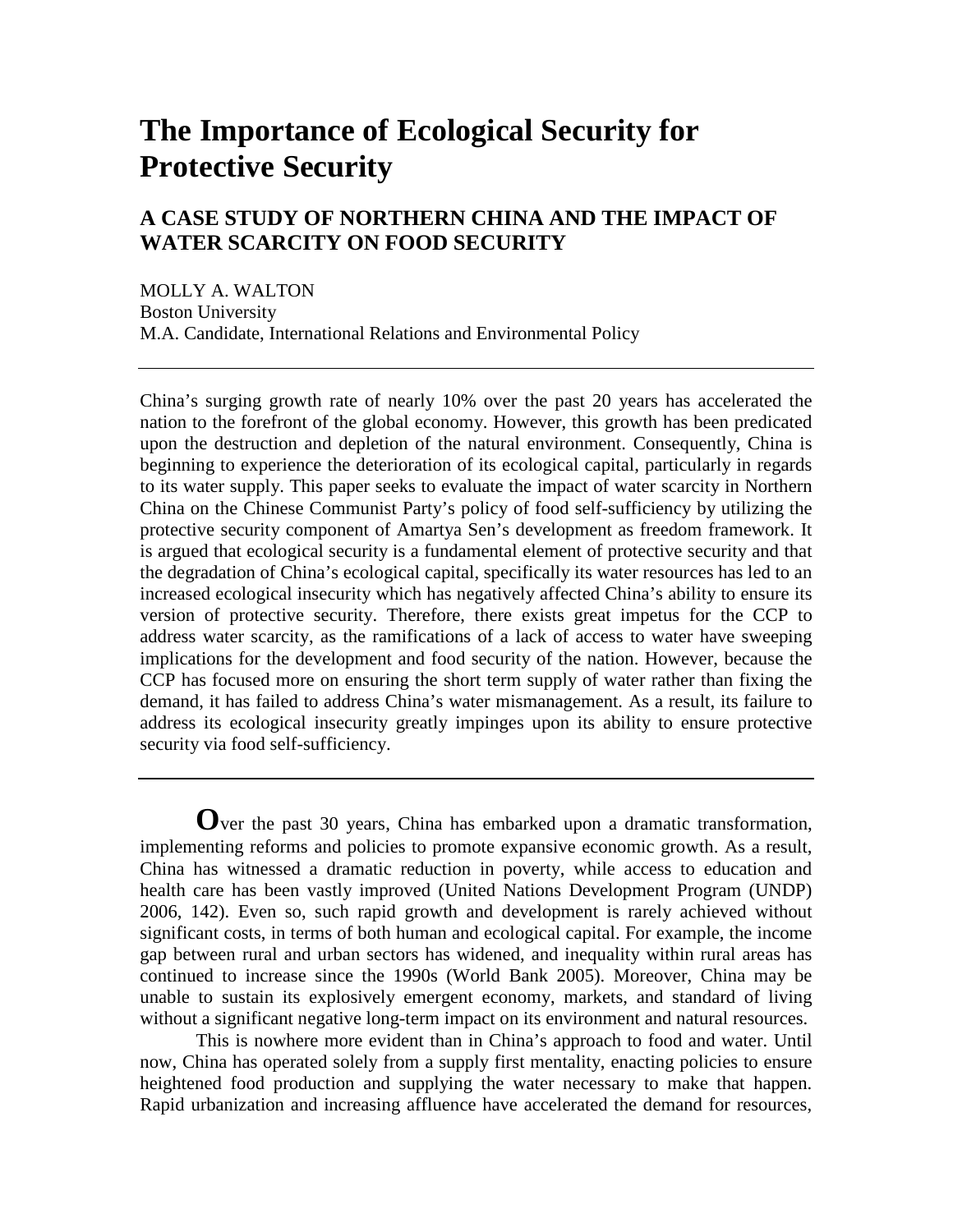especially water. It seems that China's "economic success has been maintained partly through a mounting ecological overdraft, with Northern-China now facing a mounting crisis in water management" (UNDP 2006, 142).

Northern China is indeed the "epicenter" of China's water troubles (UNDP 2006, 142). It houses nearly half of the nation's population (and half of its rural poor), supports 40% of its agricultural land, produces a large quantity of grain, and contributes roughly a third of GDP (UNDP 2006, 142). Furthermore, China's national policy of food selfsufficiency forces farmers to maintain or increase yields despite the declining availability of water (Cai, 14, 2008). While food security has always been high on the political agenda of the Chinese Communist Party (CCP), the turbulence in the global energy and food markets witnessed in 2007-2008, and the rapid hike in food prices has solidified CCP commitment to food self-sufficiency (Khan et al. 2009, 350-51).

Therefore, the question China must grapple with is whether or not the ongoing degradation of its water supply has a critical threshold beyond which further development can no longer be sustained. Moreover, to attain its ambitious policy of protective security it must parse out alternative solutions to its water scarcity in order to ensure ecological security.

#### **Ecological Degradation as a Source of Unfreedom**

Amartya Sen sees the role of development as removing sources of unfreedom that hinder individuals (1999, 3). Specific examples of unfreedoms are poverty, tyranny, social deprivation, and a lack of basic social goods such as health, education, and infrastructure (1999). He establishes five basic types of freedoms as vital for holistic development: political freedoms, economic facilities, social opportunities, transparency guarantees, and protective security (1999, 10).

This paper seeks to utilize one facet of Sen's framework of development: protective security. For Sen, protective security is the implementation of social safety nets and institutional arrangements so as to ensure the security and protection of its citizens against potential misery and harm from a sudden disaster, either man-made or natural (1999,40). The inability of a nation to maintain its ecological integrity undermines the capacity of a government to pursue and ensure the security and protection of its citizens. While it is recognized that holistic development, according to Sen, requires the pursuit of all aspects, this paper only evaluates the influence of ecological capital on protective security, positing that protective security is impossible without ecological security. In this sense, ecological insecurity is the impact of environmental degradation on the existing natural capital (air, land, and water) that causes social, political, and economic conflict or instability (Environmental and Security Study).

 While Sen only implicitly states the role of ecological capital as a factor for protective security, the two are deeply intertwined. A degraded environment is both a symptom and cause of man-made and natural disasters and can diminish an individual's security and impinge upon his/her development. One of the first to explicitly state this connection was Duraiappah (2001, 2004) who emphasized the need to include ecological security within Sen's framework for development because development is dependent on sustained ecosystems (Cosbey 2004, 14). Thus, ecological security is one of the freedoms that allow an individual to pursue that which he or she has reason to value (Cosbey 2004,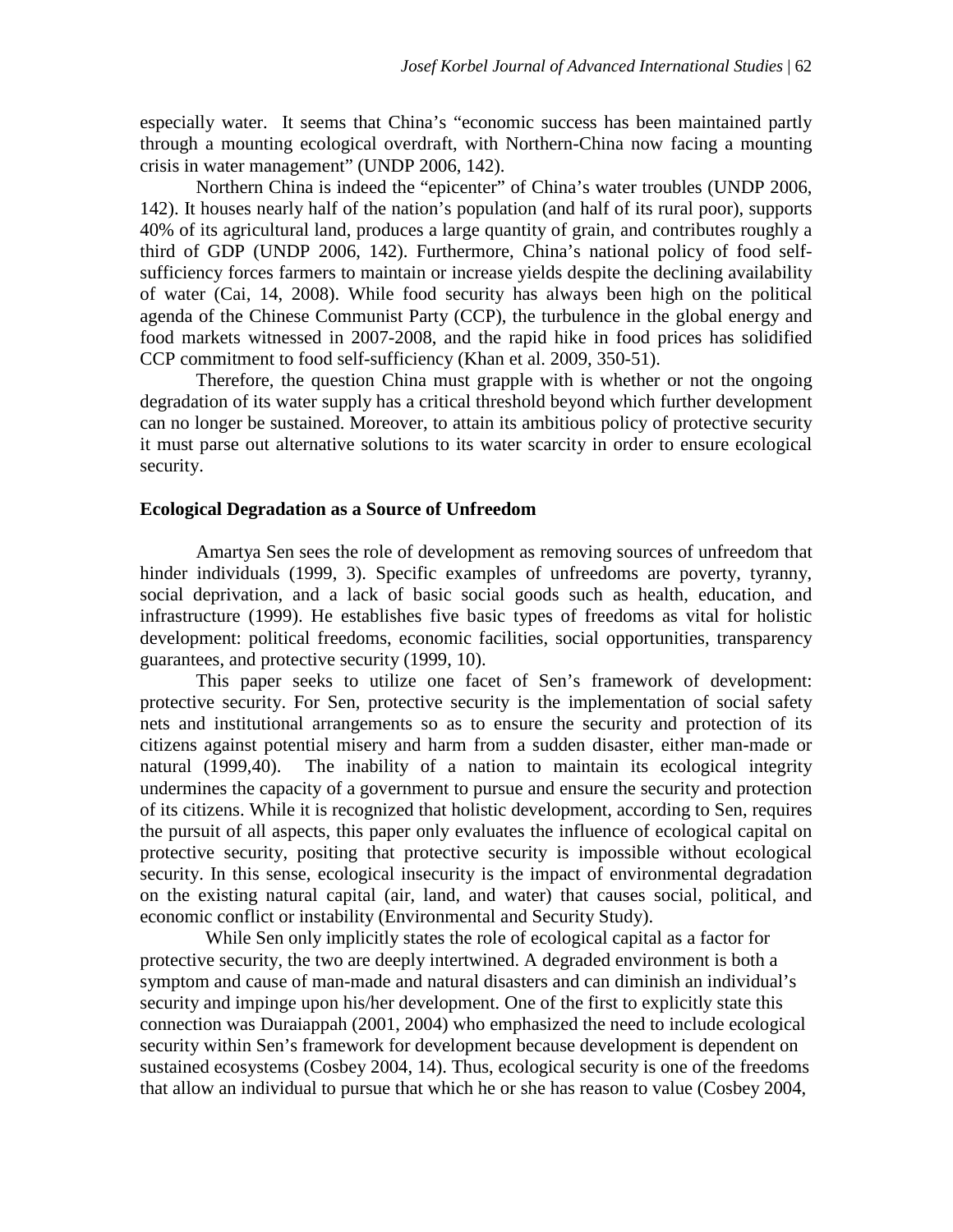14). A lack of ecological security is a form of unfreedom and a hindrance to development.

In order to evaluate China and the impact of water scarcity in Northern China on development from the vantage point of protective security and consequently ecological security, it is vital to understand that China's perception of protective security is a variation of that envisioned and detailed by Sen. In essence, China has adopted policies to prevent food insecurity by implementing a national goal of food self-sufficiency. However, China's implementation of protective security is without other freedoms, such as open discussion, public scrutiny and democracy, which Sen deems instrumental (1999, 188). Furthermore, the degradation of China's ecological capital, specifically water resources, has led to an increased ecological insecurity that has negatively affected China's ability to ensure its version of protective security. Thus, it seems that there exists great impetus for the CCP to address water scarcity, as the ramifications of a lack of access to water have sweeping implications for the development and food security of the nation.

In order to understand the implications of water scarcity in Northern China for the CCP and thereby evaluate it through the lens of protective security, it is important to comprehend the complexity of the problem. Therefore, this paper will first set the stage by briefly detailing the nature of China's rural development and food security policy. Second, it will look at China's water endowment and the problems stemming from water scarcity in the North. Thirdly, it will evaluate the intersection of water and agriculture, and its implication for food security. And finally, it will, within the context of Sen's framework, appraise actions taken by the CCP to address water scarcity to ensure continued food self-sufficiency and posit potential solutions.

#### **Development**

China's history is deeply tied to its agrarian roots and has constituted the foundation of Chinese development throughout history. Over the last 20 years the CCP instituted aggressive rural development policies. These reforms have been credited for lifting hundreds of millions of rural residents out of poverty (Khan et al. 2009, 350). This has been coupled with a breakneck integration into the global economy which has helped spur its astronomical economic growth rates of nearly 10% over the past 20 years, accelerating it to the forefront of the global economy (Gleick 2009, 79).

"For China, the primacy of *xiokang* [literally, "well off"], on reaching internal economic development goals, is central to its governmental policies. Focused on bringing the majority of the Chinese population into the middle class, the Chinese Communist Party (CCP) leadership views the attainment of a US 3,000 per capita gross domestic product by 2020 as the primary means of doing so (Alagappa 2008, 284)." Given China's history as a peasant agrarian society, and given that much of China's poor reside in rural areas, much focus has been placed on rural development (Khan et al. 2009, 350).

Agriculture is part of China's lifeblood and constitutes the major livelihood for rural residents (Cai 2008, 20). This is evidenced through its many sayings such as "Agriculture is the base of China", and "Food is first necessity" (Smit and Yunlong 1996, 205). China began to reform the agricultural sector 20 years ago by reducing price distortions and shifting the distribution of land away from collective farms towards rural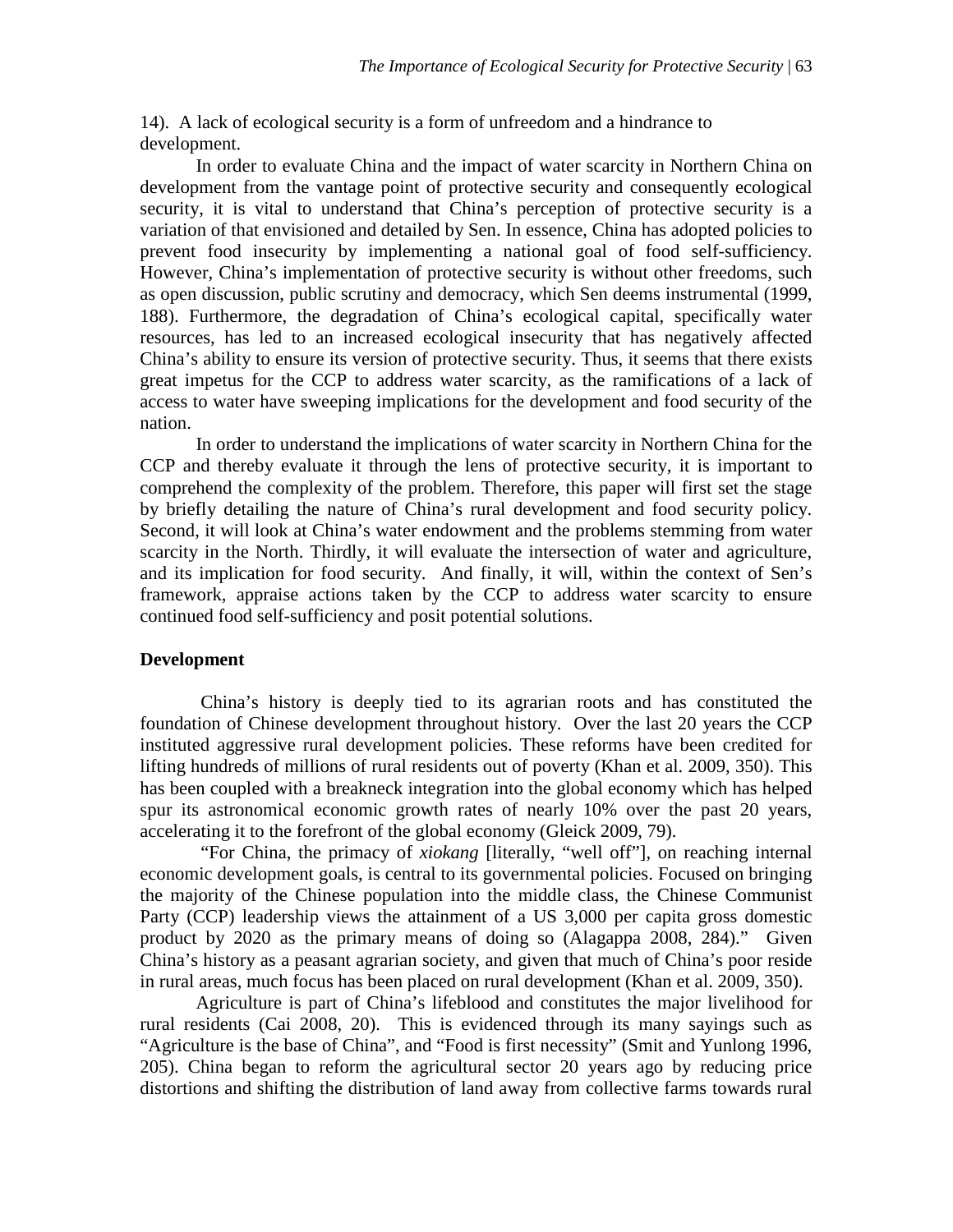households (Khan et al. 2009, 350). The household responsibility system (HRS) brought about land-use rights for individuals, technological change, price and marketing reforms, trade liberalization, and irrigation expansion (Bhandari et al. 2006). These policies were implemented in order to spur greater agricultural production and China has witnessed a substantial increase in per capita food consumption (Khan et al. 2009, 350; Bhandari et al. 2006). In fact, China's rural development has been touted as the "biggest anti-poverty program the world has ever seen" leading to the "greatest increase in economic well being (and food security) within a 15 year period in all of human history" (Sachs et al. 1994, 131).

During the 1980s and 1990s agricultural productivity skyrocketed and the per capita grain output reached levels similar to developed nations (Khan et al. 2009, 350). This allowed farmers to shift towards the production of higher valued crops (FAO 2003). Economic growth is a vital factor for the reduction of poverty, but is not the only condition needed for widespread reduction (Bhandari et al. 2006). Thus, despite the monumental gains made by these reforms, more than 100 million farmers and their families remain in abject poverty (Khan et al. 2009, 350). Furthermore, although the per capita income of many Chinese has increased, the gap between rural and urban areas remains large and inequality has remained high in rural areas since the 1990s (World Bank 2005).

China's rapid development has caused other problems as well. Increasing urbanization and affluence have introduced new demands on food production and an increased burden on rural China to meet these needs (Khan et al. 2009, 351). "The pursuit of economic growth has been the priority overshadowing the vital issues of water resources and ecological balance" (Gleick 2009, 79). Yet, water is inextricably linked to all development related sectors, including energy, population, industry, and agriculture, both the quantity and quality of water have a fundamental impact on the reduction of poverty in China (Khan et al. 2009, 349).

To meet these demands, more land and more water are being consumed and have resulted in the overuse and degradation of resources, with which China is already poorly endowed (Khan et al. 2009, 351). Signs of environmental stress are emerging in soil erosion, salinization, and a decline in land and water quality and quantity (Bhandari et al. 2006). These natural constraints, coupled with a short historical memory of the 1950s famines that were caused by faulty economic and political policies, drive the CCP to equate food self-sufficiency with national security (Belzlova 2008).

#### **China's Policy of Food Self-Sufficiency**

At a macro-national level, food security has been defined as ensuring that "adequate supplies of food are available through domestic production and/or through imports to meet the consumption needs of the country's population" (Bhandari et al. 2006). However, it is important to note that food security constitutes more than just the adequate supply, but also stability of supply and available access by the poor (Bhandari et al. 2006).

China has long been preoccupied with its ability to feed its burgeoning population (FAO 1998, 115). Yet, the CCP understands food security as food self-sufficiency in which food is mainly supplied through domestic channels. The CCP emphasizes that the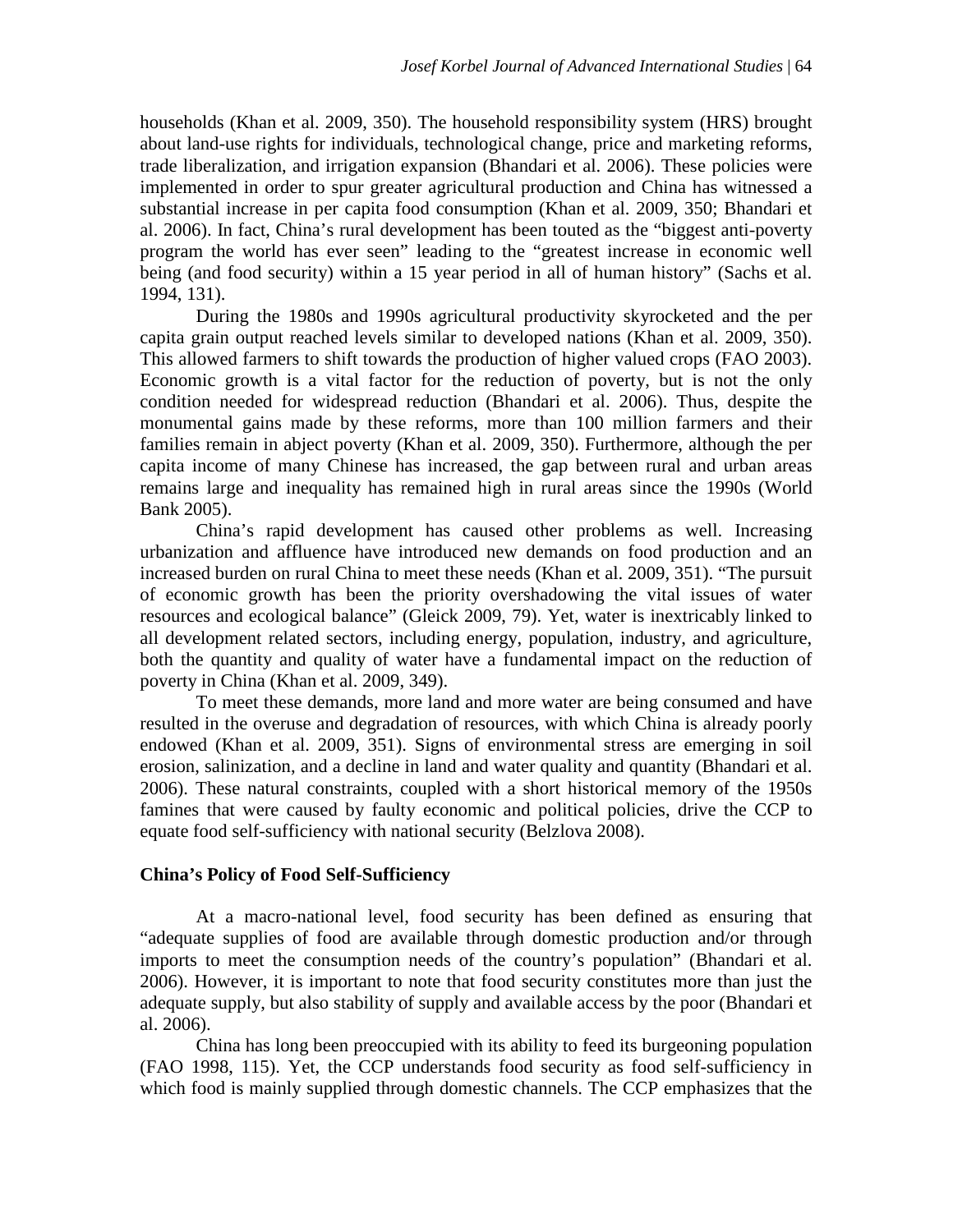maintenance of high levels of food self-sufficiency is a matter of national security and stability (FAO 1998, 115). Early evidence of the centrality of self-sufficiency is highlighted in a statement from the State Council in 1996, which emphasized that, "Only when the Chinese people are free from food availability and stability of food supply worries can they concentrate on and support the current reform, thus ensuring a sustained, rapid and healthy development of the economy (FAO 1998, 115)."

The centrality of food self-sufficiency courses through the CCP's agricultural policy (FAO 1998, 127). Even harkening back to the Ninth Five-Year Plan for 1996- 2000, the CCP called for agricultural growth and the maintenance of food self-sufficiency (FAO 1998, 127).

This line of thinking holds true in today's agricultural policies. The CCP has mandated that its self-sufficiency should be near 95 percent (Belzlova 2008). To this end, the government in 2008 announced that it would increase rural spending by 30 percent, placing it at around 80 billion US dollars for the year (Belzlova 2008). However, the CCP is faced with great uncertainty in its quest to ensure food self- sufficiency as factors such as population growth, urbanization, climate change, and income growth stimulate food demand and increase the burden on rural agriculture (FAO 1998, 116). Furthermore, it must do so despite the increased competition between sectors for a shrinking supply of land, and – critically – water resources.

#### **China Water Endowment**

The UN Water Program defines water scarcity as: "The point at which the aggregate impact of all users impinges on the supply or quality of water under prevailing institutional arrangements to the extent that the demand by all sectors, including the environment, cannot be satisfied fully (UNDP 2006)." China is vast, its water policy is diverse, and its water problems are extremely complex. Chinese water resources are "over allocated, inefficiently used, and grossly polluted by human and industrial wastes" (Gleick 2009, 79). Stretches of rivers are dead, lakes are filled with waste, groundwater aquifers are being rapidly depleted, three hundred million people lack access to safe water, and excessive groundwater withdrawals are creating scarcity in Northern China (Gleick 2009, 79). These problems threaten economic growth and food security (Gleick 2009, 79).

When evaluating total water resources among nations in the world, China is ranked  $5<sup>th</sup>$  (Lohmar et al. 2003, 1). However, it ranks among the lowest when its water resources are evaluated per capita (Lohmar et al. 2003, 1). China's per-capita annual renewable water availability is 2,140 cubic meters (Gleick 2009, 83). From 1994-98, China's per capita use increased by 130% and its total water use increased by about 430% (Lohmar et al. 2003, 3). Although agriculture and irrigation receive the lion's share of water, the industrial and domestic sectors' demand keeps expanding (Varis and Vakkilainen 2001, 94). From 1949-98, the share of China's water used by agriculture fell from 97% to around 69%, while industry increased from 2% to 21% and domestic use increased from 1% to 10% (Lohmar et al.2003, 3).

Demand is projected to increase, with varying sectors each demanding a larger share of a shrinking supply. According to projections, between 1997 and 2010, water demand will grow by  $13.0 \text{ km}^3$  (8%) and by  $31.4 \text{ km}^3$  (20%) between 1997-2030 (Cai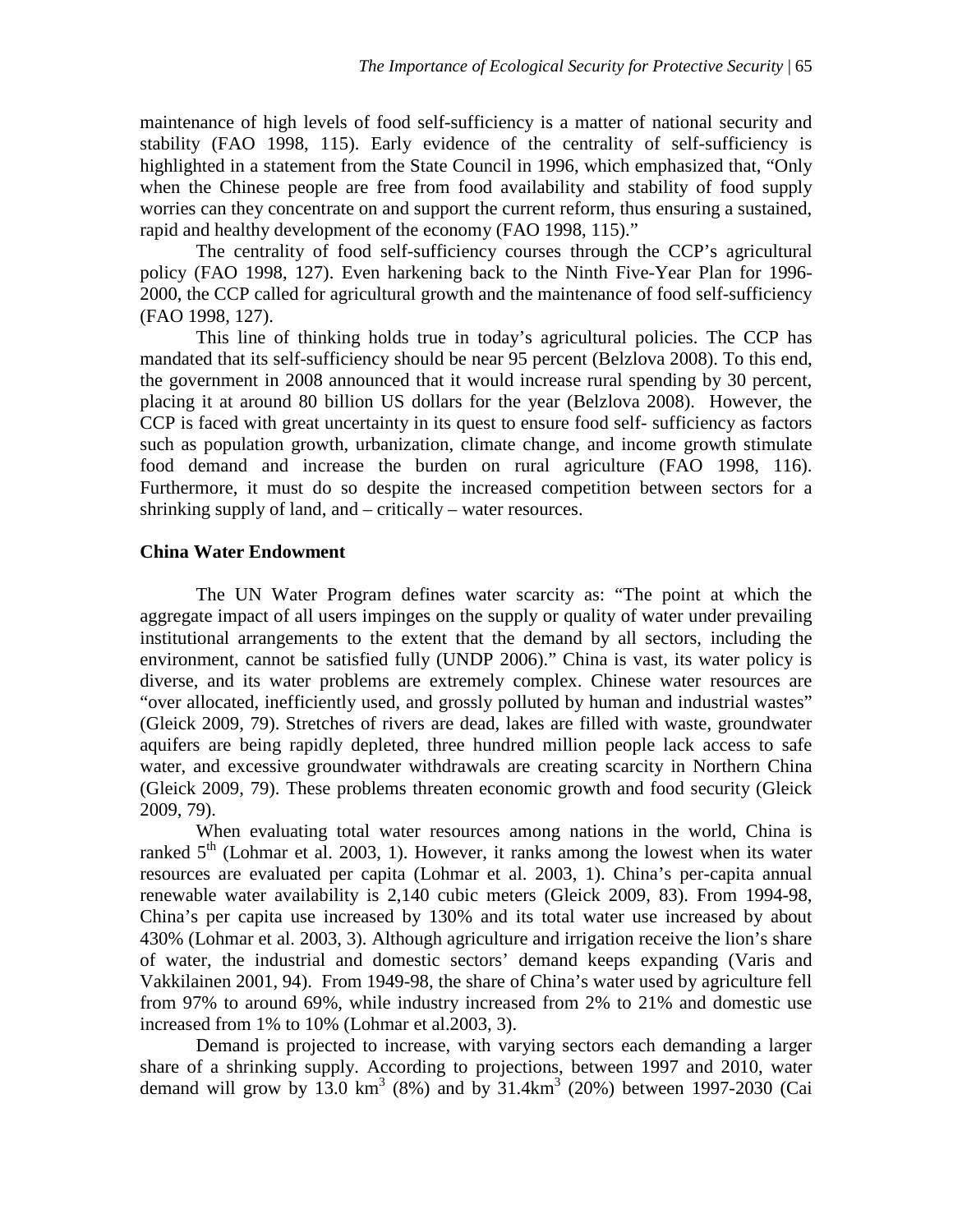2008, 16). Industrial growth, increases in farmer productivity and a growing population supplemented by a growing income all compete for already scarce water resources (Lohmar et al. 2003, 1). In all of China, water shortages are linked to not only the quantity of water through mismanagement, lack of adequate water supply facilities, and overdrafting of aquifers, but also to the water's quality, manifested as pollution, euthrophication, organic matter pollution and saline intrusion (Yang and Zehnder 2001, 82; Cai 2008, 14).

To further compound the complexity, the distribution of water within China is highly skewed as Southern China has access to abundant water while the more heavily populated North is arid and water is scarce (Gleick 2009, 84). This factor, combined with the burgeoning population, inadequate infrastructure and poor water policy and management have heightened water scarcity (Gleick 2009, 85). In fact, more than twothirds of China's 600 cities suffer from water shortages (Gleick 2009, 85). Furthermore, several provinces reside in the absolute water scarcity category, among them Beijing, Tianjin, Hubei, Shanxi, Shandong, Henan, Ningxia, Jiangsu, and Shanghai (Yang and Zehnder 2001, 81). However, nowhere is water scarcity more prevalent than in Northern China.

#### **Northern China Plain and Water Scarcity**

Water stress has been defined as "occurring when the demand for water exceeds the amount available during a certain time frame and or when poor quality restricts its use" (Cai 2008, 14). Per capita renewable water is the most commonly used indicator of water stress and a measure of  $1000m<sup>3</sup>/capita$  is the recognized level for severe water scarcity (Cai 2008, 14). Three major basins in Northern China, the Huai, Hai and Huang  $(3-H)$  basins) have 520, 470, and 530 $m<sup>3</sup>$  respectively, well below the indicator threshold (Cai 2008, 14). To further complicate matters, these three basins contain 40% of China's agriculture and produce 32% of China's GDP despite the fact that they have less than 8% of China's water resources (Cai 2008, 14).

Water stress in Northern China is generally characterized by inefficient use, increased demand from non-agricultural sectors, limited water quantity, and decreasing water quality (Varis and Vakkilainen 2001, 93). Scarcity is the product of several interconnected factors. First, Northern China is situated in a Monsoon climate, receiving 78% of its annual rainfall between June and September (Yang and Zehender 2001, 83). Low regional rainfall and runoff further exacerbate the problem. When comparing the average precipitation and runoff from 1956-1979 with those for the three river basins in 2000, the average precipitation decreased by 9.6% while runoff decreased 23.8% and flow to the ocean decreased by 58.6% (Cai 2008, 15).

Secondly, decreasing water quality exacerbates water scarcity, which in turn negatively impacts food security (Khan et al. 2009, 354). Diminished quality is due to industrial and municipal development, as these tend to emit large amounts of pollutants. These pollutants are in addition to runoff from fertilizer and pesticides that have been used extensively in agriculture for the past two decades (Cai 2008, 16). Pollution in the form of sewage discharge has doubled between 1980-2004 in the 3-H basins and has increased by 160% in the Huai River and by 140% in the Huang River (Cai 2008, 16). In Northern China, about 40-60% of the water in the monitored rivers is rendered useless by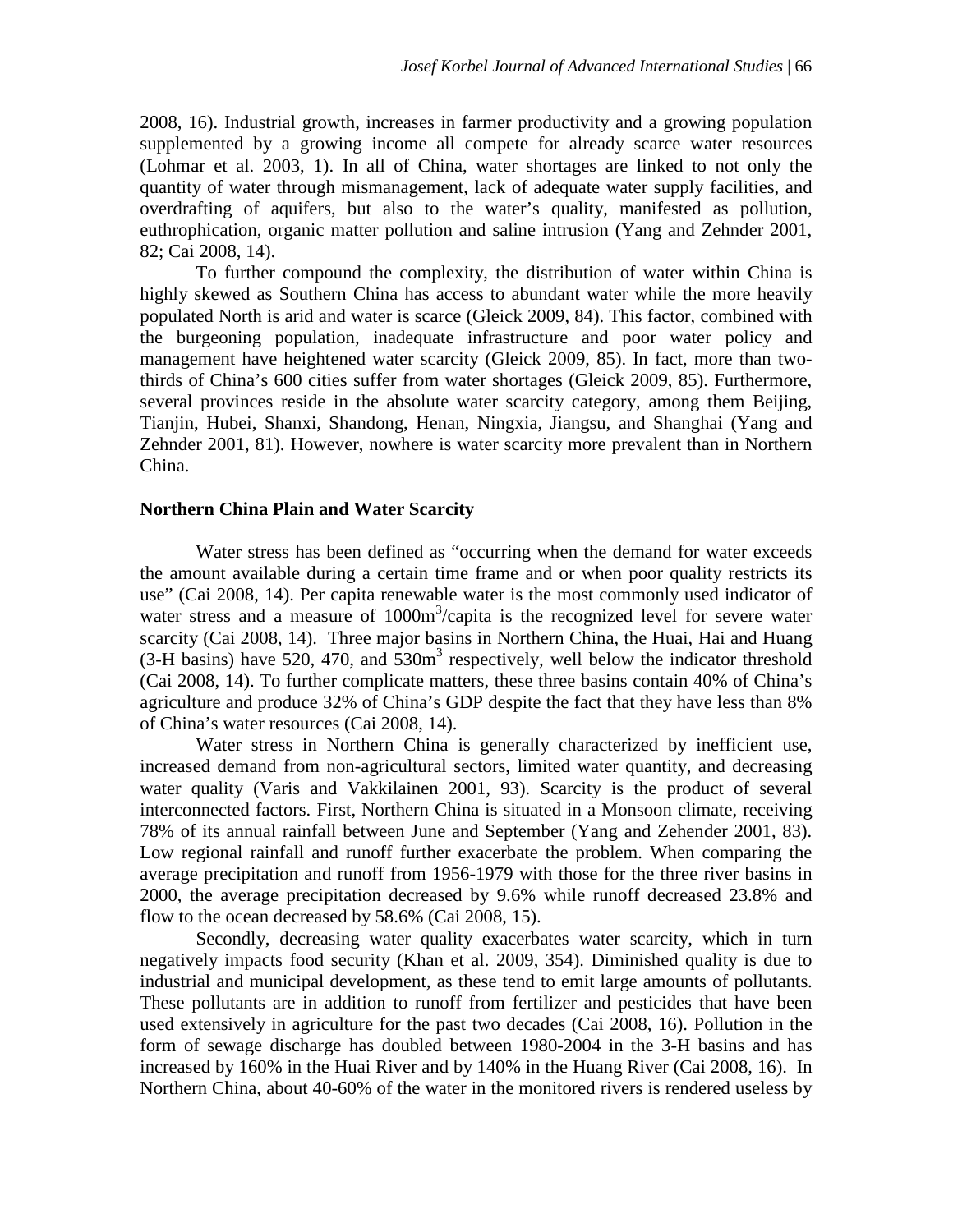pollution (Kahrl and Roland-Holst 2009, 354). The World Bank estimated that the cost of pollution-induced water scarcity was upwards of 3% of local GDP in water scarce areas of China (World Bank 2006).

Several studies have indicated that the total volume of degraded water in China may increase from 204 million  $m^3$  in 2002 to 232  $m^3$  in 2010 to 357 million  $m^3$  in 2020 (Khan et al. 2009, 354). These figures not only threaten GDP growth, but also damage agriculture and hamper productivity, as agriculture bears the brunt of the damage (56%) compared to health and industry which account for 20% and 18% respectively (Khan et al. 2009, 354). The end result is that China's ability to achieve sustained levels of food production from irrigated agriculture is hindered, which, along with the potential variations in the quantity of water, places Chinese food security at significant risk (Khan et al. 2009, 354).

Finally, the region relies heavily on agriculture producing about half of China's grain and almost all of its wheat and maize, all of which are sustained by nonstop irrigation (Lohmar et al. 2003, 3). It is estimated that within the three river basins, agriculture accounts for 84% of total water consumption (Cai 2008, 15). This has created myriad problems as the constant extraction of groundwater has steadily depleted the groundwater table (Yang and Zehender 2001, 85).

Groundwater is used at a higher rate than the aquifers are being refilled, especially as the course of water to refill the aquifer diminishes. This has caused the water table to drop by as much as 70m (Varis and Vakkilainen 2001, 95). A linear extrapolation from the record of the annual decline in groundwater from 1980-1996, suggests that groundwater in the Northern China Plain will be depleted by 2030 (Lohmar et al. 2003, 1).

It is evident that water scarcity, both in terms of quality and quantity, has a drastic impact on the various auspices of the region, and carries significant ramifications for agriculture, irrigation, and subsequently, food security in China.

### **A Closer Look at Agriculture and Irrigation in Northern China**

Water is a key driver of agriculture. Thus, decreasing agricultural water resources will further compound the volatile and often vulnerable interrelationships between food and water (Fischer et al 2007, 1084; Yunlong 1997, 296). It is estimated that overall food production in China will decrease by 14-23% by 2050 (Erda et al 2008, 3). This problem is particularly acute in Northern China where water shortages are already placing severe limitations on agricultural production, and it is only likely to worsen as it is compounded by several other anthropogenic factors: population, urbanization, industrialization, lifestyle shifts, and increased consumption (Khan et al. 2009, 349).

As the population of China continues to surge upward food demands rise with it. This pushes China to further develop its policies on food self-sufficiency, leading to expanded agricultural development in Northern China despite the lack of available water (Gleick 2009, 85). There remains doubt whether China is capable of increasing production as, "China's agriculture is already pushing the resource capacity to a very high degree…Production is highly intensive, makes full use (some say over-use) of land and water resources, and there is little excess capacity" (Smit and Yunlong 1996, 214).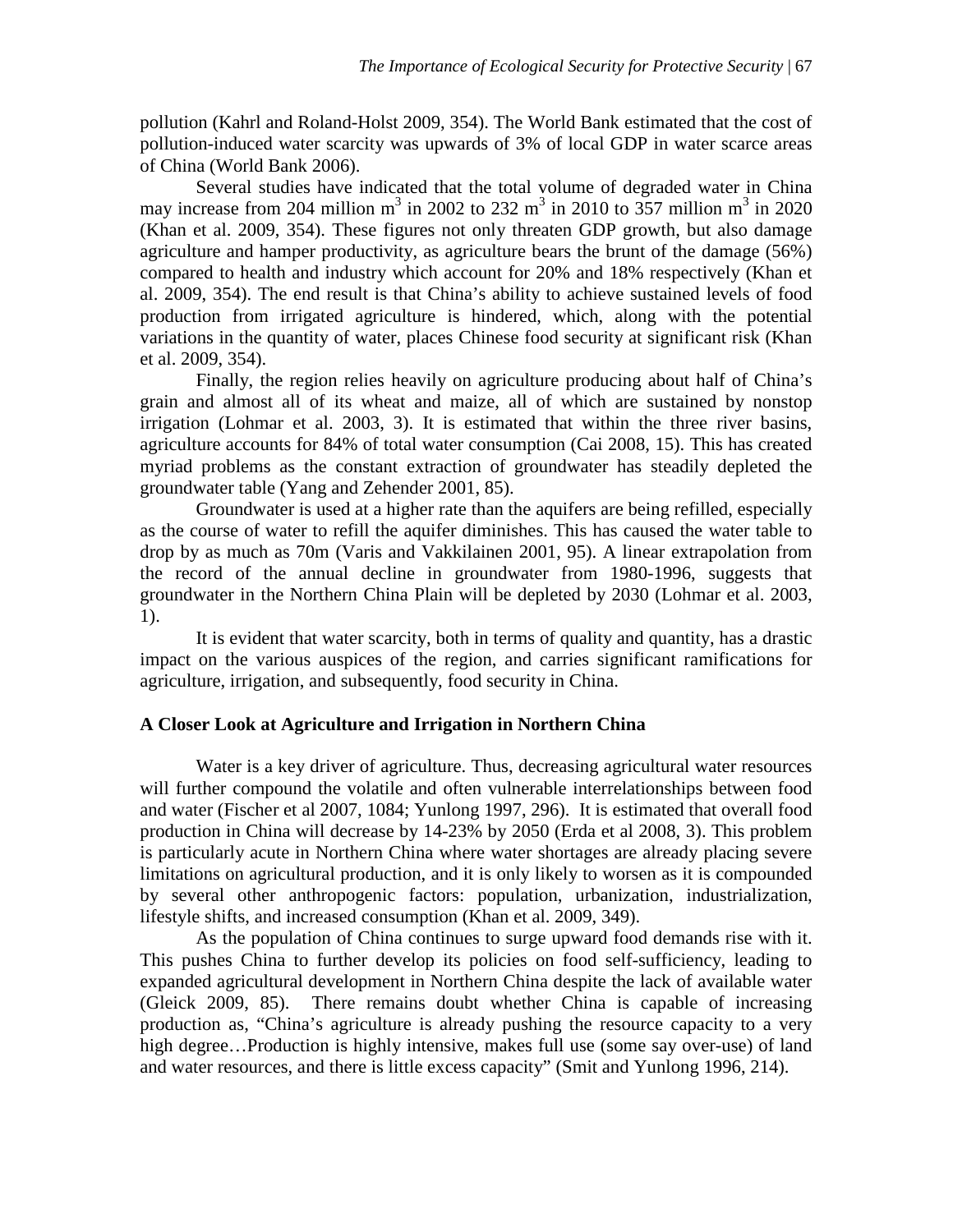The basins of the Huai, Hai,Huang (3H) are vital agricultural and industrial areas (Lohmar USDA). These basins alone are responsible for the production of 67% of China's wheat, 50% of its cotton, and 40% of its corn (Lohmar USDA). Within these basins, agriculture must also fight increasing industrial and domestic demands, as these basins are also home to  $1/3^{rd}$  of the nation's population and industry (Lohmar USDA). All of these needs are sustained by less than 10% of China's water resources, and the strain on agriculture is increasingly prevalent as agricultural productivity is highly dependent on the availability of surface and groundwater resources (Lohmar USDA).

As surface waters in Northern China diminish, more regions are turning to groundwater withdrawals through the drilling of wells to tap aquifers for irrigation to ensure sustained production (Changming et al 2001, 266). Wells are highly concentrated in Northern China: 73% of total Chinese wells exist there, and 64% of irrigated areas depend on wells to provide groundwater (Yang and Zehnder 2001, 85). Since the 1960's over two million wells have been drilled in the area (Lohmar et al. 2003).

However, as water is continually depleted, a cyclical and unsustainable relationship occurs where, as more water is used, more wells need to be drilled. But, more wells means less water overall. In 1997, 222,000 new wells were drilled while 100,000 were deserted (Yang and Zehnder 2001, 85). This means that 45% of the new wells were offset by deserted ones (Yang and Zehender 2001, 85).

Such actions are unsustainable and the repercussions are already being felt as the shortage of water for irrigation is estimated to be 1.6 billion  $m^3$ /year (Changming et al 2001, 265). In several areas, groundwater levels are now hundreds of meters below ground, forcing farmers, cities, and businesses to dig deeper to find an adequate and clean supply (Gleick 2009, 86). This is evident in Northern Hebei province where only a decade ago, wells were adequate at 20 to 30 meters deep, whereas today, residents must drill to depths of 120 to 200 meters ( Gleick 2009, 86). Not only are there social repercussions, but there are also economic repercussions as drilling deeper can cost a farmer about half of his/her annual income (Gleick 2009, 86). This has led farmers to move away from food staples often seen as the pillars for food security to more lucrative cash crops such as fruit and vegetables (Lohmar USDA).

These matters are not trivial issues, and are only likely to get worse until groundwater withdrawals are limited. Until then, and given the transfer of water away from agriculture to China's industrial and urban sectors, China's agricultural productivity will be hampered by the dual nature of the increased cost and scarcity of water (Gleick 2009, 86; Khan et al. 2009, 353). Furthermore, if climate change is factored in, the level of uncertainty increases regarding the availability of water resources to sustain yields (Khan et al. 2007).

#### **What about Climate Change?**

Many assert that climate change in accordance with heightened water issues will push Chinese agriculture over the brink of sustainability (Smit and Yunlong 1996, 214). "There is concern that China's population carrying capacity has almost reached its limit now, so this balance between productive capacity and food needs becomes even more precarious under scenarios of climate change" (Yunlong 1997, 296).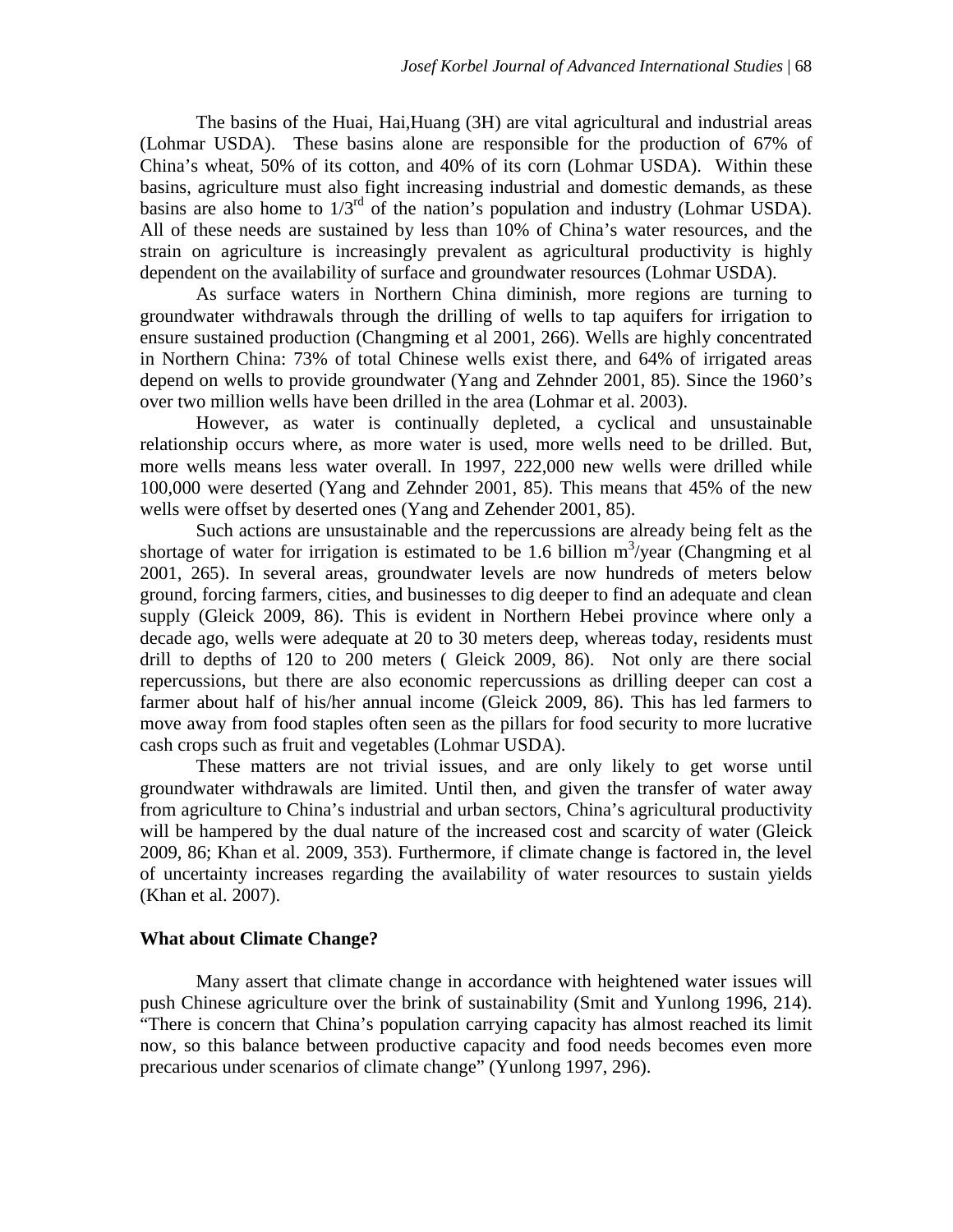The ongoing drought presently wreaking havoc on agricultural production in eight provinces in China only serves to emphasize the vulnerability of China's agricultural sector and heightens awareness of the severe threats to the food supply posed by climate change and water scarcity (Yu 2009). On February 5, 2009, the Chinese government announced a severe drought emergency in the provinces of Hubei, Shanxi, Anhui, Jiangsu, Henan, Shandong, Shaanxi and Gansu (Yu 2009). It was reported that as of February 9, over 18.4 million hectares of farmland and 9.1 million hectares of cropland had been affected by the drought (Yu 2009).

Droughts in China have caused a loss of around 22 million hectares of farmland and 10 million tons of grain annually (Yu 2009). The most serious of these came in 2000 and 2001 in which China's crop yields dipped by near 50 million tons/year (Yu 2009). Prime Minister Wen Jiabo, in an attempt to offset declining agricultural productivity, boost yields and increase rural incomes, announced a 20% increase in agricultural production as a means to offset a potential food crisis (Watts 2009).

While some climate scenarios suggest that yields may actually increase due to warming and the enrichment of CO2, great uncertainty exists regarding how China's water problems will impact crop production (Smit and Yunlong 1996, 214). Most scholars assert that water, or the lack thereof will negatively impact yields, further straining the stability and adaptation ability of China's food production system (Smit and Yunlong 1996, 214).

Lei Ming, an environmental economist at Peking University spoke of the dichotomy this way stating, "The impact of climate change on food production is uncertain. It may go up, but it is also possible that we will face massive food shortages. To avoid such a risk, we need to prepare ourselves" (Watts 2009).

#### **Ecological Capital and Development**

The maintenance of the environment is crucial for continued development. While the environment is often capable of absorbing abuse in the face of economic growth, in the long run, such actions are unsustainable. Therefore, it is often argued that the maintenance of ecological capital is a vital element of development (Cosbey 2004, 39). Cosbey details the following as part of a nation's ecological capital: stable climate, adequate watershed function, and adequate stocks of natural resources (2004, 39). As has been emphasized in previous sections of this paper, Northern China is experiencing diminished ecological capital in all three of the areas detailed by Cosbey. This is important for a host of reasons as the maintenance of ecological capital is

particularly important to quality of life, in the absence of such services as stable climate and adequate watershed function, mankind is destined to be pummeled by a larger number of ecological catastrophes such as floods, droughts, intense storms, and other extreme weather events. Changed environmental patterns and a weak natural condition wreak havoc on established human systems, with attendant social strife (Cosbey 2004, 39).

Cosbey goes on to state that less acute, but often more significant, is the role played by a stable natural environment as the pillar for human economic development (2004, 39). The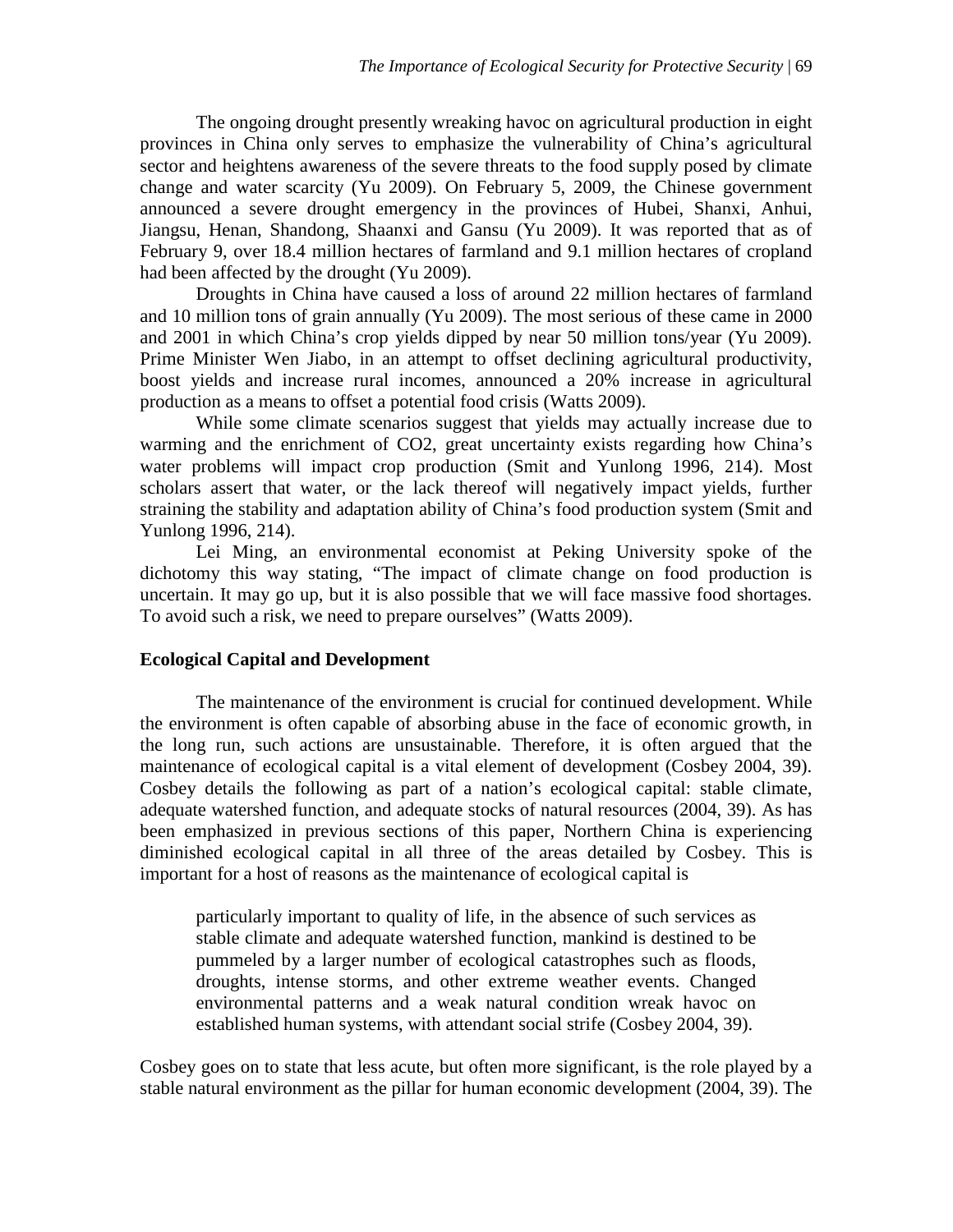ramifications of a poorly maintained environment reverberate throughout developmental objectives as it can limit the ability of an individual to escape many of the unfreedoms listed by Sen such as poverty, social deprivation, and lack of access to health and education.

The water shortages experienced by China are limiting agricultural development and negatively impacting urbanization in a growing number of regions in China (Loeve et al. 2007). Not only does a lack of water diminish economic potential, it also reduces food security, a critical component of China's domestic policy (Khan et al. 2009, 357). Furthermore, because this policy of self-sufficiency requires farmers to produced high yields with crops that are dependent on irrigation, sustained agricultural production is in turn dependent on the assured availability of water (Khan et al. 2009, 354). And sustained production is vital for Chinese food security (Khan et al. 2009, 354).

Studies have shown that limited or constrained water resources combined with unlimited and unconstrained economic activity can lead to social unrest and threatens economic growth (Gleick 2009, 79). Growing dissent has been documented over the allocation and quality of China's water (Gleick 2009, 79). The Chinese government recognizes the unrest, and reported that 2005 witnessed over 50,000 environment related protests (Gleick 2009, 79). The increased unrest has rendered the CCP wary, and it is beginning to address the consequences its unfettered growth has had on its water resources.

The leaders of the CCP are cognizant that the current practice of trading the environment for economic growth is unsustainable (McNally et al. 2009, 291). President Hu Jintao has emphasized the need to shift towards "harmonious" development, linking the growing gap between the rich and the poor along with the increase in environmental and human health problems as direct causes of social instability and mass incidents (McNally et al. 2009, 291). Furthermore, he highlighted that freshwater was one of the most vital environmental concerns of China, in terms of its availability and its quality (McNally et al. 2009, 291). Pan Yue, the vice minister of SEPA stated in 2005, "The [economic] miracle will end soon because the environment can no longer keep pace" (Economy 2009, 1).Thus, there is broad recognition at the upper echelons of government of the necessity to address the impacts that water scarcity is and will continue to have on development, and consequently on the stability of the region (Economy 2004, 87). Water shortages pose a threat to society, the environment, the economy, and agriculture and food security (Zhu). Thus, water scarcity has become an unfreedom as China has eroded its ecological capital and facilities. In its national policy to ensure food security, it has restricted and degraded another aspect of protective security: ecological security. Ironically, then, its promotion of economic freedom has counteracted its attempts to ensure protective security.

#### **Governmental Response**

For Sen, development involves removing sources of unfreedoms and pursing holistic development through the advancement of political freedoms, economic facilities, social opportunities, transparency guarantees, and protective security (1999, 10). At a cursory glance, it would appear that China's view of development impedes its ability to implement the type of development that Sen deems appropriate and necessary.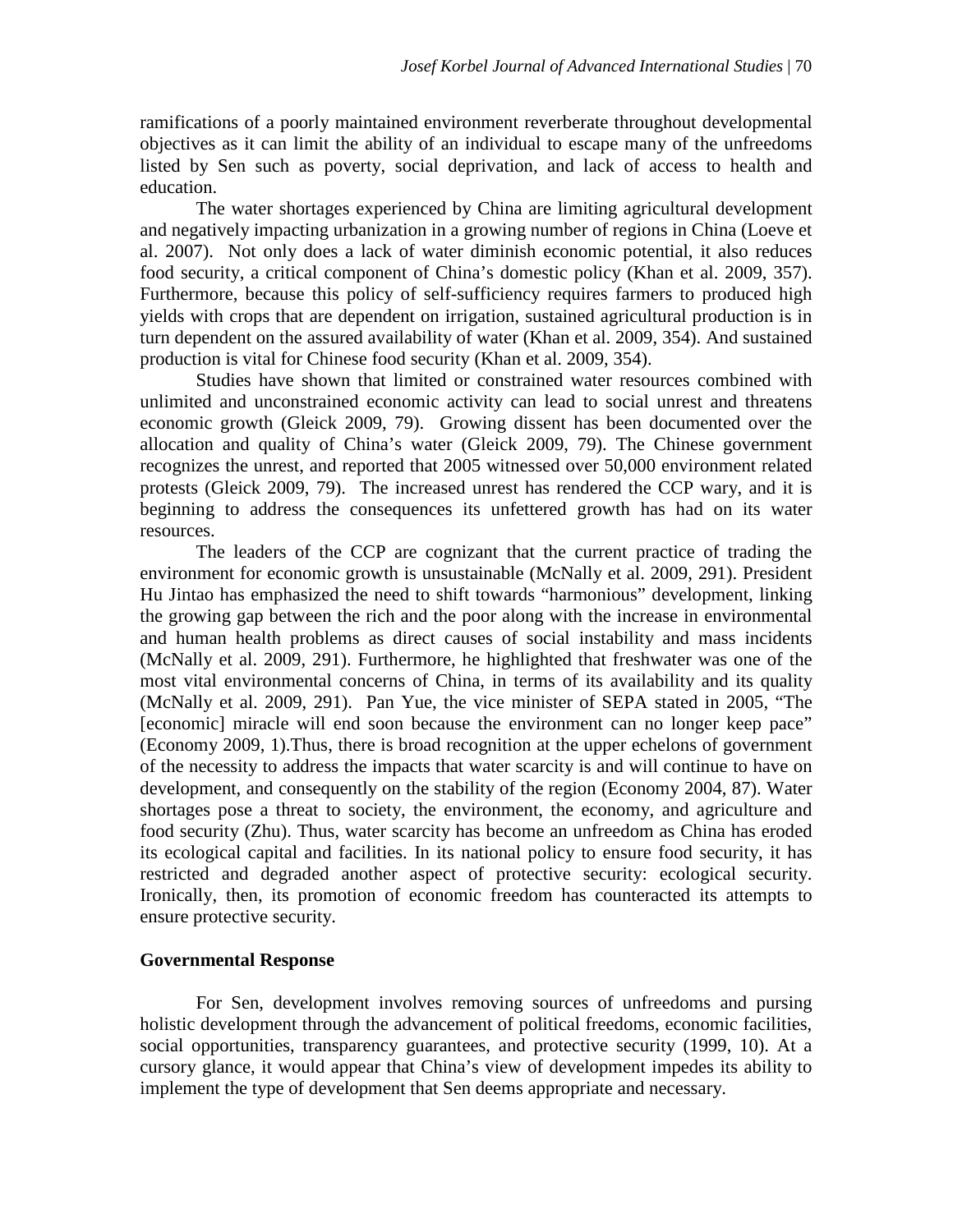While the CCP has sought to implement and ensure certain facets of protective security, through the implementation of a national policy of food self- sufficiency, it has encountered barriers, especially in Northern China, due to a lack of available water. Because of the overarching and continuing lack of ecological security, the CCP's efforts to ensure food security have been diminished. Yet, China remains set on continued economic growth and it is this obsession with economic output and the maintenance of growth, in conjunction with its national development policy of food security that has spurred its response to the water scarcity in Northern China.

Ironically, the manner in which the CCP has attempted to address water scarcity by and large has had mixed results in bolstering both ecological and thereby protective security. This is because the main policy position of the CCP has been to expand supply rather than curtail demand (Gleick 2009, 79). This mindset is captured in an old saying in China, *Kaiyuan Jieliu*, meaning 'opening up more sources and economizing on use' (Yang and Zehnder 2001, 88). The importance of water resources management is well recognized and considered to be a priority issue at the highest levels of the Chinese Government. As noted in Premier Zhu Rongji's Report on the Tenth Five Year Plan:

Lack of water resources is a serious limitation on the economic and social development of our country. We need to put water conservation high on our work agenda, establish a rational system for management of water resources and a rational pricing mechanism, comprehensively adopt water conservation technologies and measures, develop water-efficient industries, and raise the entire society's awareness of water conservation. Prevention and control of water pollution should be strengthened…We need to expedite the planning and building of projects to divert water from the south to the north (Rongji 2001).

While the above statement shows the recognition of the need for efficiency gains, thus far, China has stuck to its well-worn mode of water management: colossal infrastructure to provide more supply, this time through the massive South-to-North Water Transfer Project (SNWTP). The SNWTP exemplifies water management in China. China's past approach to water management has focused on the exploitation of water as a cheap resource to bolster industrial and agricultural production and has done so by the continued expansion of supply (Lohmar, USDA).

This is exactly how the CCP has sought to deal with the water scarcity plaguing the North. Fearful of impeding upon agricultural development by placing limits on the water allowed for irrigation or withdrawal, the government has instead implemented a campaign to expand the water supply via the SNWTP (DeSalle et al. 2008, 1).

The South-to-North Water Transfer Project (SNWTP) is to be fully functioning by 2050, servicing the water needs of over 400 million people by diverting 44.8 billion  $m<sup>3</sup>$  of water annually (DeSalle et al. 2008, 1). The scope and scale of this project is such that it will become the largest civil engineering initiative (in both investment and infrastructure) ever implemented by the Chinese (DeSalle et al. 2008, 1). Given projections that water demand will soon far exceed supply in the North, the Chinese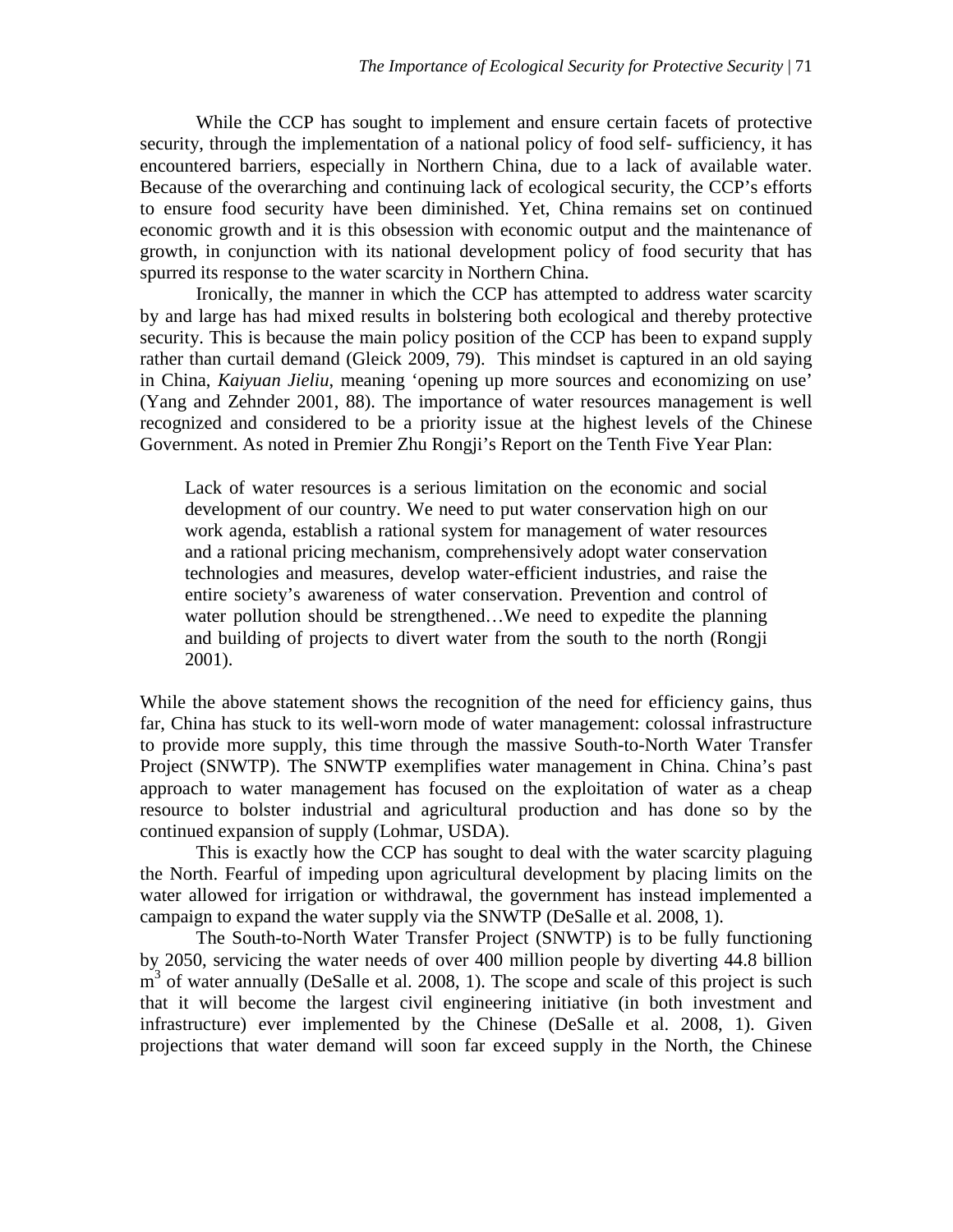government has invested U.S. \$62 Billion for the development of this inter-regional water transfer infrastructure (DeSalle et al. 2008, [1](#page-13-0)).<sup>1</sup>

Many government officials see this project as a necessity, a fact exemplified by remarks made by President Jiang Zeming who stated, "in order to radically alleviate the severe water shortage in the northern areas, building the South-to-North Water Transfer Project is necessary" (Zeming 1999). The SNWTP was approved in 2002, and consists of three major sections, Eastern, Central and Western, covering four major watersheds (DeSalle et al. 2008, 4).

Incongruously the allotted share of water from the SNWTP designated for irrigation is miniscule as the priority of water from the transfer is to quench the increasing demand in China's Northern municipal and industrial sectors (Yang and Zhender 2001, 89). Part of the rationale for this allotment is that the economic return for each unit of water used in agriculture is considerably lower than that used in the municipal or industrial sector (Yang and Zhender 2001, 89). Furthermore, the total volume expected to be transferred in the first segment is only 15 billion  $m<sup>3</sup>$  (Yang and Zhender 2001, 89). Of this only 2.95 billion  $m<sup>3</sup>$  of this granted to agriculture (Yang and Zhender 2001, 89).

Moreover, the very practice of pricing water for irrigation lower than it is worth not only encourages the wasteful use of the scarce resource, but also provides incentives for locals to shift water used in irrigation to other sectors, further diminishing the amount available for agriculture, which has a negative impact on food production and consequently, food security (Yang and Zhender 2001, 89).

Given that irrigation will remain the largest user of water in Northern China, and since the SNWTP allocates a majority of the water transferred to other sectors, it seems clear that an alternative solution must be found in order to sustain agriculture and prevent food insecurity. Thus it would appear that the SNWTP is based upon purely political arguments, seeking to pacify concern over water scarcity in the North, rather than basing its water management strategies on food security concerns. The objectives of the CCP are to provide water to the thirsty Northern Basin, yet it is certain that the transfer of water will not be enough, especially not when it comes to agriculture and food security.

#### **Alternative Solutions: Embracing a Soft Path Approach**

Sustainable and efficient management of water has historically been secondary to economic growth (Gleick 2009, 97). However, the increasingly limited availability of water in China has the potential to move it towards more efficient management as it seeks to stretch out the amount that remains (Palaniappan and Gleick 2009, 13). It then can be argued that the realization of the finite nature of water will move China towards a soft path approach to water management (Palaniappan and Gleick 2009, 13.) The concept of soft path was first espoused by Amory Lovins in the 1970's in his description of an alternative approach for meeting human energy needs that was based on more efficient use rather than a simple increase in the supply (Palaniappan and Gleick 2009, 13). Recently several scholars, Gleick among them, have incorporated this idea into water management whereby instead of continuously seeking new sources to meet demand, working to diminish the demand through improved efficiency and productivity of

 $\overline{a}$ 

<span id="page-13-0"></span><sup>1</sup> Projections show demand increasing by 40% by 2020 (DeSalle et al. 2008, 1).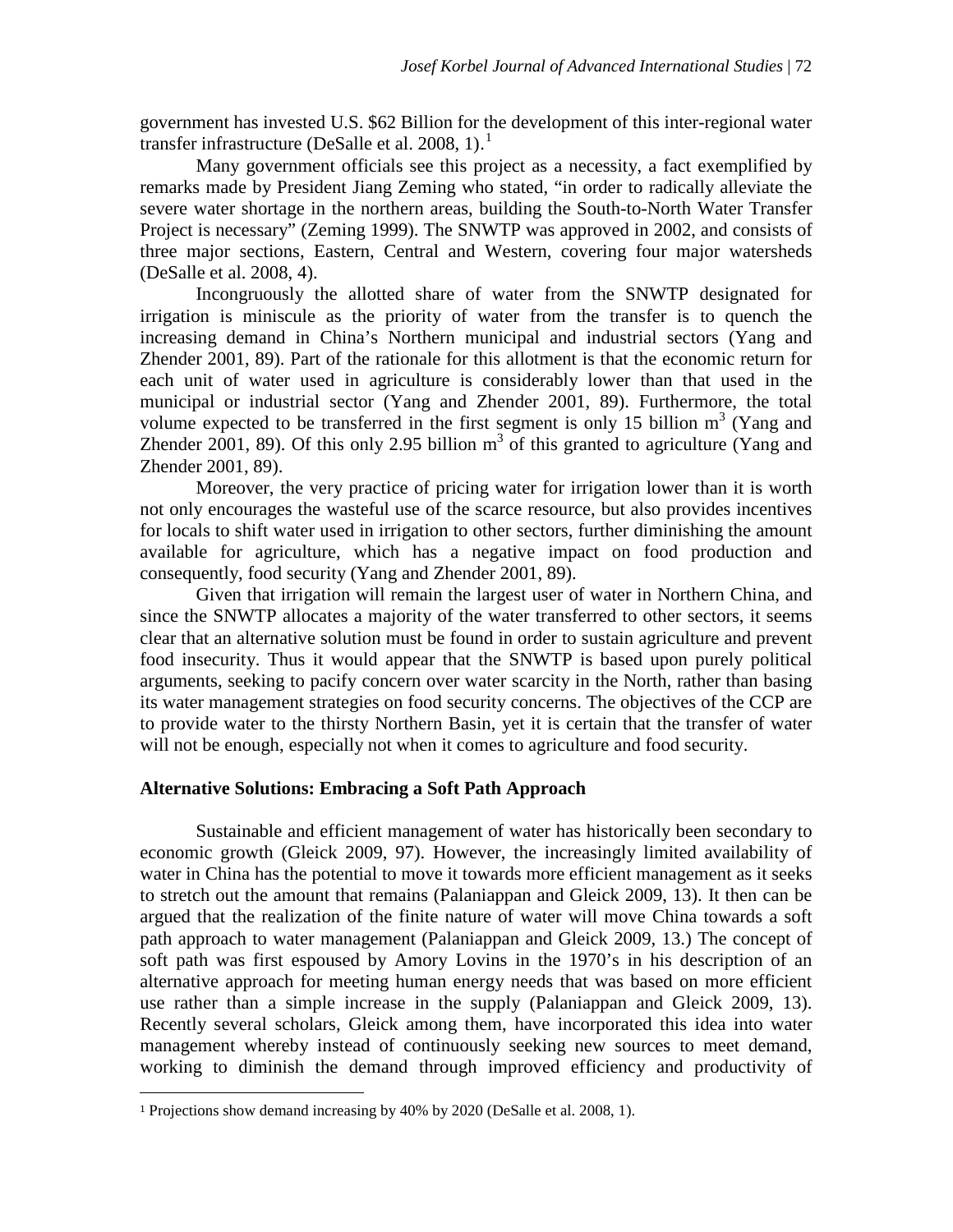existing water (Palaniappan and Gleick 2009, 13). According to scholars Cooley and Gleick, the transition to a soft path,

involves a wide range of changes in water management, polices, technologies, and approaches…a major effort to improve the efficiency of water use, to continue to provide the goods and services society demands, while reducing the pressure on water resources (2009, 101).

There exists large opportunities for improving efficiency in water use in China (Gleick 2009, 93). Water use per GDP is much higher in China than elsewhere in the world (Gleick 2009, 93). Measures to improve efficiency will prove important especially as the industrial sectors share in water consumption continues to increase, a factor that has the potential to impact food security. According to Chinese scientists, the growing water demands of the urban and industrial sectors could result in the elimination of winter wheat in northern China "as agricultural uses give way to higher-valued uses that produce more jobs and income per unit water" (Gleick 2009, 94).

#### **Benefits of efficiency**

A study done by Pereira et al. in 2000 found that the North China Plain could save an estimated 30% of water if irrigation methods were improved (Yang et al. 2003, 147). These efficiency gains seem highly attractive given the lack of priority irrigation is given in the allotment of water from the SNWTP.

Policymakers see economic tools such as proper pricing and the reduction and elimination of subsidies as possible avenues for a sustainable approach to water management (Gleick 2009, 95). Water has historically been heavily subsidized, though recent efforts by the government to re-evaluate the price structure may change this (Gleick 2009, 95). A government official in the Shenzhen water resources bureau was quoted as saying, "Increasing the price of water is an effective solution to easing the shortage" (Gleick 2009, 95).

Another way in which China can greatly improve their efficiency is with irrigation. Given that irrigation is responsible for a large amount of water withdrawals, gains in efficiency in irrigation could have a drastic impact in reducing water scarcity in the North. The World Bank, in a study conducted in 2000 concluded that water conservation projects with the goal to "increase the value of agricultural production per unit of consumed water through increasing yields and reducing non-beneficial water losses" was a sound economic strategy (Berkoff 2003, 11). The report found that the internal rate of return for conservation projects for agriculture was on average 21% with some projects achieving rates of 25% (Berkoff 2003, 11). Water savings were reported to be in the range of 60-95Mm<sup>3</sup>/year (Berkoff 2003, 11). Given the incapability of the SNWTP to fully address all facets of the water shortage in the North, a move towards more efficient management could greatly benefit agriculture, maintain China's food security, and reduce its ecological insecurity.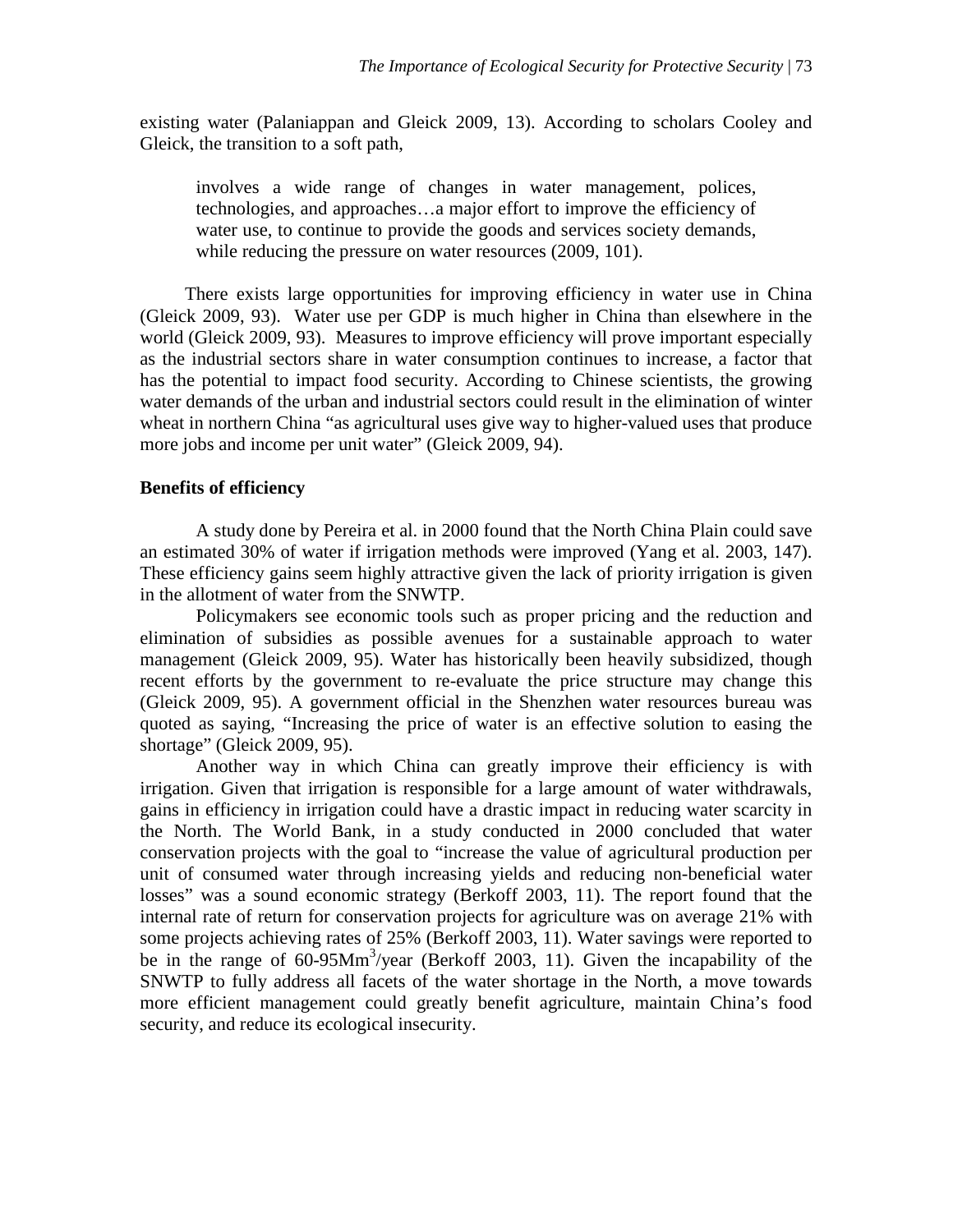#### **Conclusion**

Sen wrote, "The dangers of insecurity, arising from change in economic or other circumstances or from uncorrected mistakes of policy can lurk behind a healthy economy (1999, 184)." Until China makes demand rather than supply the core focus of its water policy, water scarcity will continue to hinder the CCP's goals of food self-sufficiency. The SNWTP might mitigate scarcity in the short run, but is not a viable solution long term, especially considering the pressures from other factors. As population surges upward, climatic impacts become more frequent and unpredictable, and industrial and domestic water demands grow, water and food resources will be further strained.

The focus on increasing supply may guarantee protective security in the short run by avoiding a sudden crisis, but by failing to tackle the increasing ecological insecurity caused by the mismanagement of Northern China's water resources, the CCP will encounter increasing difficulty in achieving its goals for food self-sufficiency. It would seem that for China long-term protective security hinges on ecological security. In order to ensure ecological security, the CCP needs to combat the real underlying causes of water scarcity. China is capable of radical transformation and development. This is evidenced by its dramatic integration into the global economy initiated by Deng Xiaoping. But now CCP leaders no longer have the luxury of choosing between growth and the environment. The choice is no longer an either or. The CCP must be bold, such as it was two and half decades ago, and rest its protective security on improved ecological security rather than economic growth. As the 2006 UNDP aptly states, "[water] scarcity is a policy-induced outcome flowing from the predictable consequence of inexhaustible demand chasing an underpriced resource (133)." Until China addresses the real causes of its ecological insecurity, it will be unable to sustainably continue its pursuit of protective security, and the ramifications of a failure to ensure both ecological and protective security could be felt economically, socially, and politically.

#### **References**

- Alagappa, Muthiah, ed. 2008. *The Long Shadow: Nuclear Weapons and Security in 21st Century Asia*. Stanford: Stanford University Press.
- Berkoff, Jeremy. 2003. "China: The South-North Water Transfer Project- is it justified?" *Water Policy* 5: 1-28. [http://www.environmental](http://www.environmental-expert.com/Files%5C5302%5Carticles%5C5876%5C1.pdf)[expert.com/Files%5C5302%5Carticles%5C5876%5C1.pdf](http://www.environmental-expert.com/Files%5C5302%5Carticles%5C5876%5C1.pdf) (accessed April 10, 2009).
- Bhandari, L, B. Debroy, J. Huang, S. Rozelle, and Yang. 2006. "Rapid Growth of Selected Asian Economies. Lessons and Implications for Agriculture and Food Security: China and India." *FAO, Regional Office for Asia and the Pacific*. [http://www.fao.org/docrep/009/ag088e/AG088E00.HTM.](http://www.fao.org/docrep/009/ag088e/AG088E00.HTM) (Accessed November 22, 2009).
- Belzlova, Anoaneta. 2008. "Swinging Back to Food Self-Sufficiency." *InterPress Service News Agency*. April 10. [http://ipsnews.net/print.asp?idnews=41939.](http://ipsnews.net/print.asp?idnews=41939)

Cai, Ximing. 2008. "Water stress, water transfer and social equity in Northern China-Implications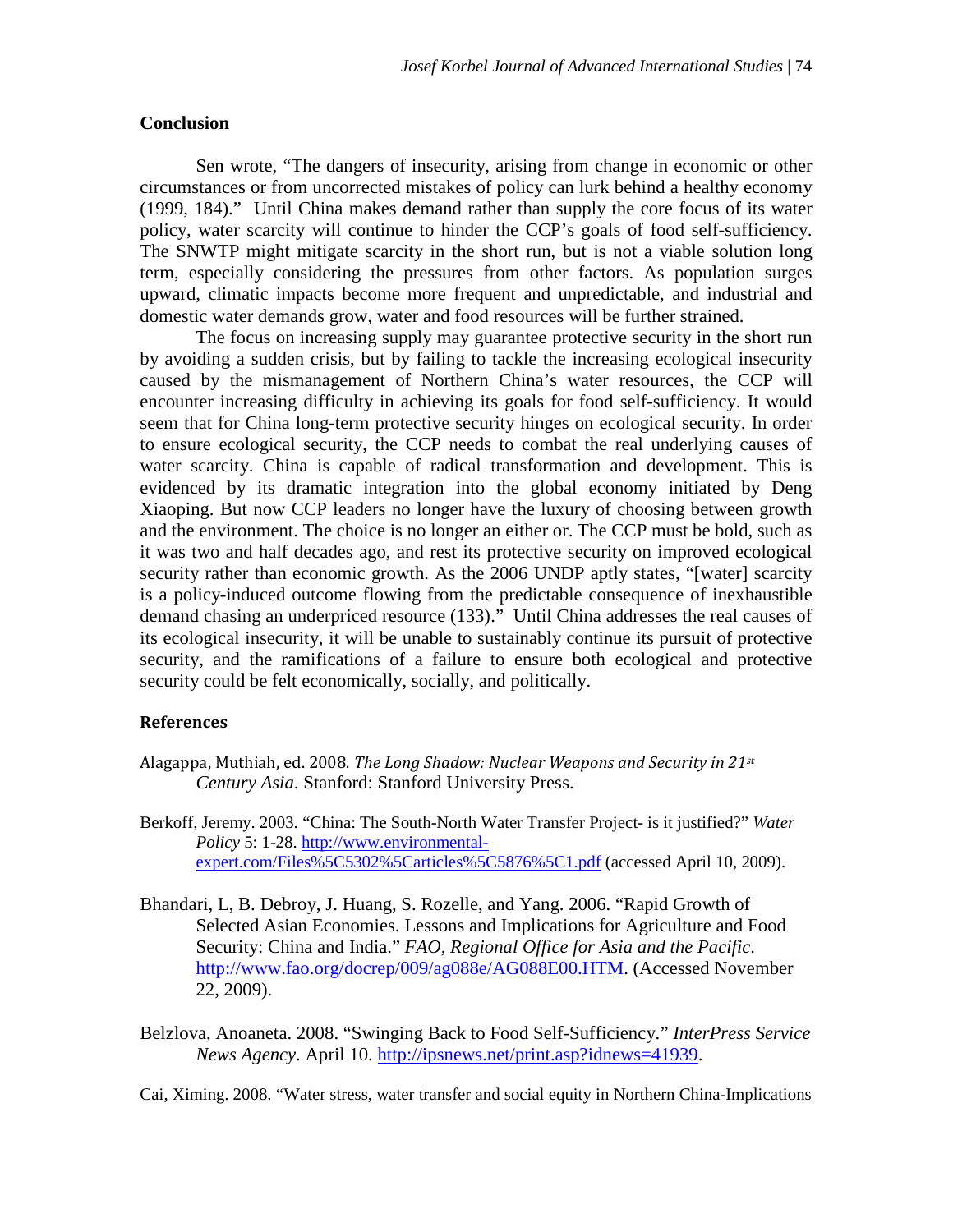for policy reforms." *Journal of Environmental Management* 87: 14-25.

- Changming, Liu, Yu Jingjiem, Eloise Kendy. 2001. "Groundwater Exploitation and Its Impact on the Environment in the North China Plain." *Water International*. 26:2, 265- 272 (June). [http://Chinaflux.net/upload/lc\\_Water\\_International\\_2001.pdf](http://chinaflux.net/upload/lc_Water_International_2001.pdf) (Accessed October 30, 2009).
- Cooley, Heather, Peter H. Gleick. 2009. "Urban Water-Use Efficiencies: Lessons from United States Cities" in *The World's Water 2008-2009: The Biennial Report on Freshwater Resources*. 101-126. Washington D.C.: Island Press.
- Cosbey, Aaron. 2004. "A Capabilities Approach to Trade and Sustainable Development: using Sen's Conception of Development to Re-examine the Debates." *International Institute for Sustainable Development*.<http://www.iisd.org/PUBLICATIONS/pub.aspx?id=661> (Accessed on November 17, 2009).
- DeSalle, Molly, Kyra Appleby, Steven Caputo. 2008. "China's South-to-North Water Diversion Project. Columbia University." 14, August. [http://www.water.columbia.edu/sitefiles/file/Appleby\\_FinalPaper\\_FINAL.pdf](http://www.water.columbia.edu/sitefiles/file/Appleby_FinalPaper_FINAL.pdf) (Accessed October 29, 2009).
- Duraiappah, Anantha Kumar. 2001. "Poverty and the Environment: A Role for UNEP." *United Nations Environment Program.*
- Duraiappah, Anantha Kumar. 2004. "Exploring the Links: Human Well-Being, Poverty, and Ecosystem Services.*" United Nations Environment Program/International Institute for Sustainable Development.* Nairobi/Winnipeg: UNEP/IISD.
- Economy, Elizabeth C. 2009. "The Great Leap Backward?" *Yale Global Online*. http://yaleglobal.yale.edu.(Accessed November 17, 2009).
- Economy, Elizabeth C. 2004. *The River Runs Black: The Environmental Challenge to China's Future.* Council on Foreign Relations. Ithaca: Cornell University Press.
- "Environmental and Security Study." *Millennium Project*. [http://www.millennium](http://www.millennium-/)project.org/millennium/es-2def.html
- Erda, Lin, Ju Hui, Xiong Wei, Ma Chiming, Yang Xiu, Ma Chunsen, Ma Zhanyun, Wang Heran, Li Yingchun, Han Xue, Hao Yingyu, Xie Liyong, and Li Lijun. 2008. "Climate Change and Food Security in China." *Greenpeace*: 1-8. [http://www.greenpeace.org/raw/content/China/en/press/reports/climate-food-report](http://www.greenpeace.org/raw/content/china/en/press/reports/climate-food-report-summary.pdf)[summary.pdf](http://www.greenpeace.org/raw/content/china/en/press/reports/climate-food-report-summary.pdf) (Accessed October 29, 2009).
- FAO. 1998. "Poverty Alleviation and Food Security in Asia: Lessons and Challenges." *FAO, Regional Office for Asia and the Pacific*. December: 115-159.
- FAO. 2003. "World Agriculture: Towards 2015/2030." An FAO Perspective. *Food and Agriculture Organization of the United Nations/Earthscan*, Rome, Italy/USA.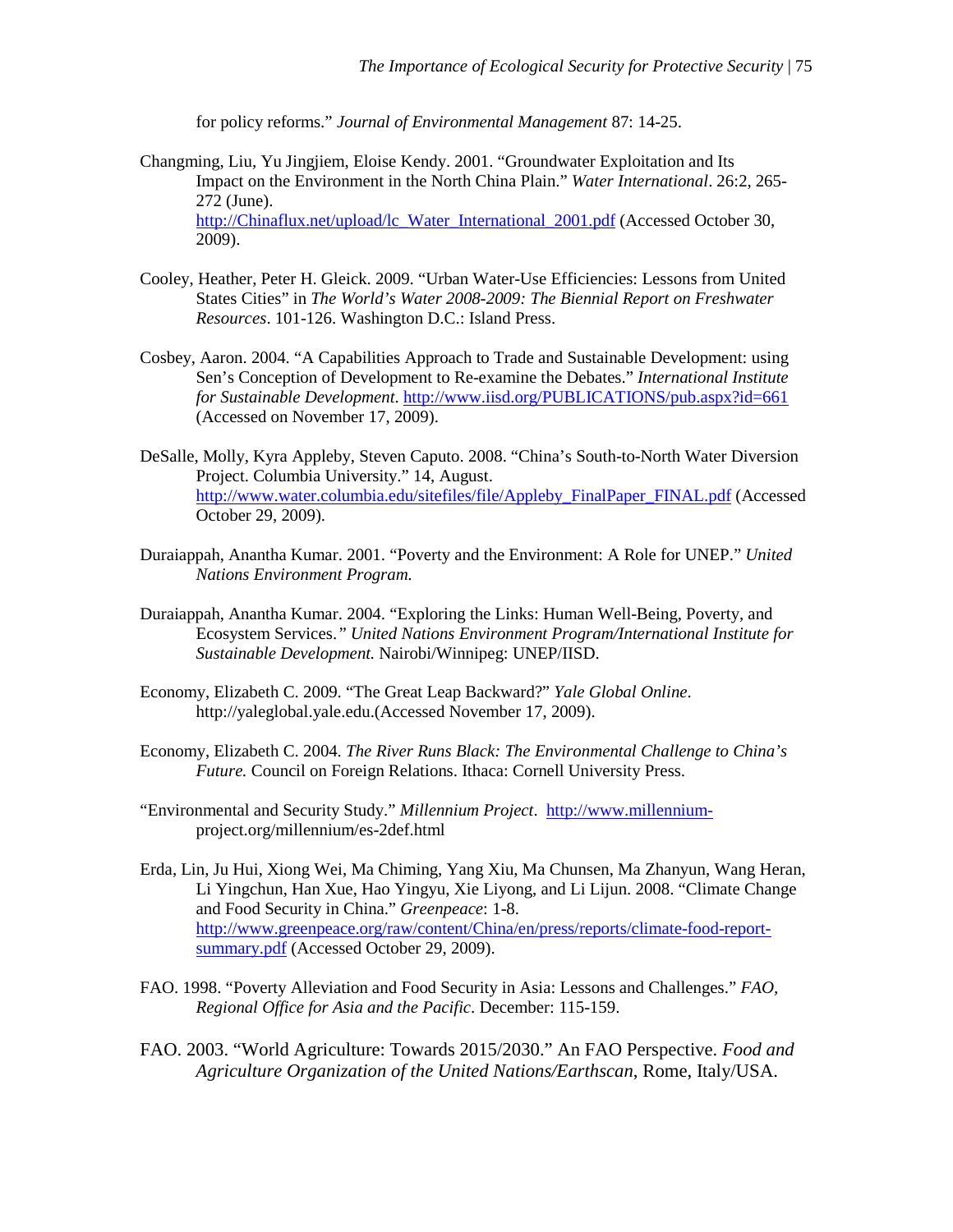- Fischer, Gunther, Francesco N. Tubiello, Harrij van Velthuizen, and David A. Wiberg. 2007. "Climate Change Impacts on Irrigation Water Requirements: Effects of Mitigation, 1990-2080." *Technological Forecasting and Social Change* 74:1083- 1107.
- Gleick, Peter H. 2009. "China and Water" in *The World's Water 2008-2009: The Biennial Report on Freshwater Resources.* 79-100. Washington D.C.: Island Press.
- Khan, Shahbaz, Munir A. Hanjra, Jianxin Mu. 2009. "Water management and crop production for food security in China: A review." *Agricultural Water Management* 96: 349-360.
- Kahrl, Frederick and David Roland-Holst. 2009. "China's water-energy nexus." *Water Policy* 10, Suppl 1: 51-65.
- Loeve, R., Dong, B., Hong, L., Chen, C., Zhang, S., and R. Barker. 2007. "Transferring Water from Irrigation to Higher Valued Uses: A Case Study of the Zhanghe Irrigation System in China." *Paddy and Water Environment* 5, no. 4:263-269.
- Lohmar, Bryan. "China's Agricultural Water Scarcity and Conservation Policies." Economic Research Service, United States Department of Agriculture. PowerPoint. [http://www.wilsoncenter.org/events/docs/bryan\\_lohmar\\_presentation.pdf](http://www.wilsoncenter.org/events/docs/bryan_lohmar_presentation.pdf) (Accessed October 30, 2009).
- Lohmar, Bryan, Jinxia Wang, Scott Rozelle, Jikun Huang, and David Dawe. 2003. "China's Agricultural Water policy Reforms: Increasing Investment, Resolving Conflicts, and Revising Incentives." *Agriculture Information Bulleti*n No. 782. March. <http://www.ers.usda.gov/publications/aib782/aib782.pdf> (Accessed October 30, 2009).
- McNally, Amy, Darrin Magee, and Aaron T. Wolf. 2009. "Hydropower and sustainability: Resilience and vulnerability in China's Powersheds"*. Journal of Environmental Management*. 90 : S286- S293. <http://find.galegroup.com.ezproxy.bu.edu/gtx/start.do?prodId=AONE&user> GroupName=mlin\_b\_bumml (Accessed on November 5, 2009.)
- Palaniappan, Meena, Peter H. Gleick. 2009. "Peak Water" in *The World's Water 2008-2009: The Biennial Report on Freshwater Resources*. 1-16. Washington D.C.: Island Press.
- Premier Zhu Rongji's "Report on the Outline of the Tenth-Five Year Plan for the National Economic and Social Economic Development (2001-2005)," delivered at the Fourth Session of the Ninth National People's Congress on March 5, 2001.
- Sachs, J., W.T. Woo, S. Fischer, and G. Hughes. 1994. "Structural factors in the economic reforms of China, Eastern Europe, and the Former Soviet Union." *Economic Policy*. 9, no.18:101-145.

Sen, Amartya.1999. *Development as Freedom*. New York: Anchor Books.